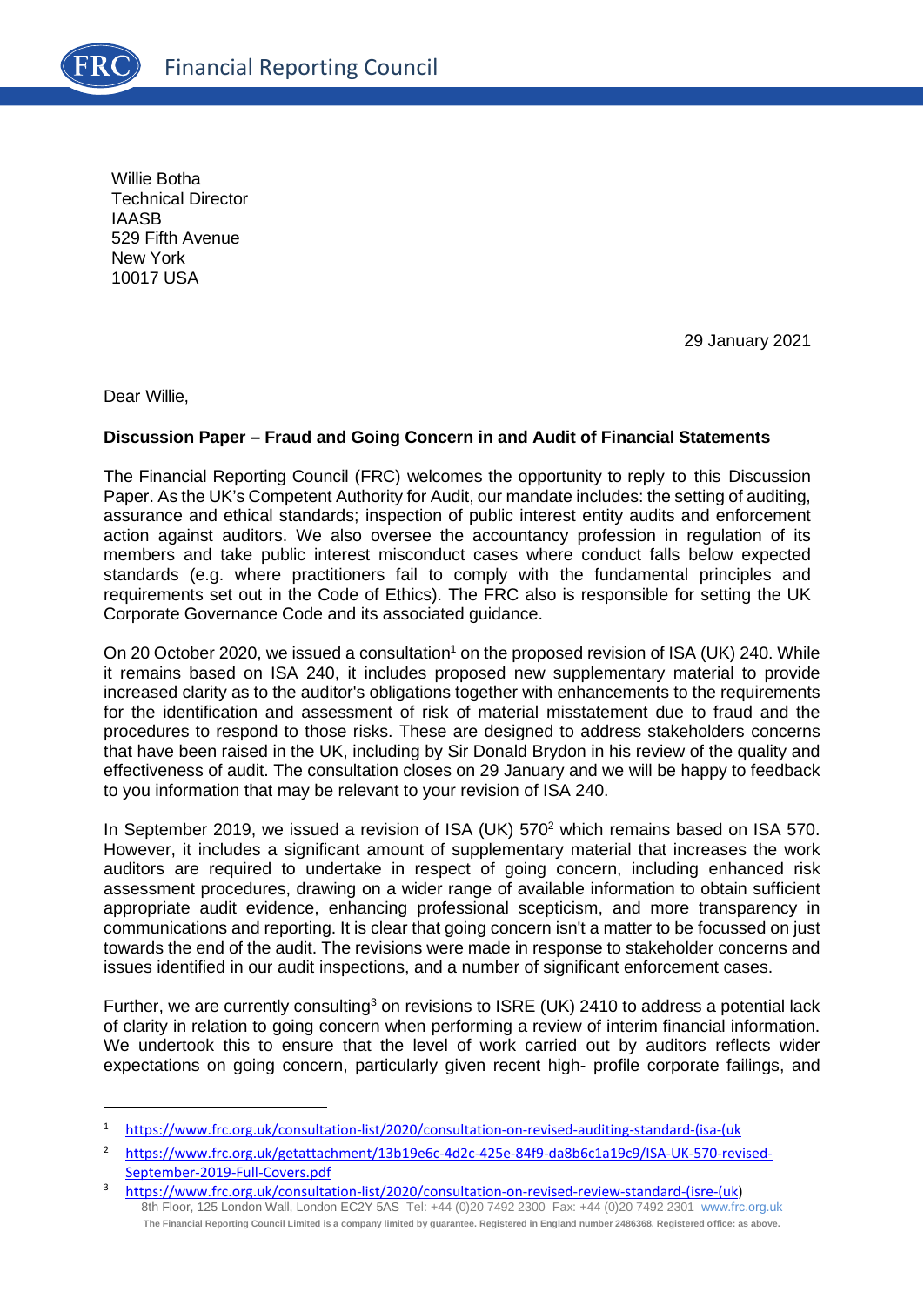aligns with the requirements of revised ISA (UK) 570.

We therefore encourage the IAASB when strengthening ISAs 240 and 570 to take account of the enhancements we have made in the standards. This will help address the identified expectation gaps in relation to fraud and going concern and enhance the quality and rigour of audits.

We set out below our responses to questions in the request for specific comments. Further comments on the matters the IAASB has said it is interested in perspectives about are set out in the Attachment to this letter.

# **Responses to request for specific comments**

- 1. *In regard to the expectation gap:* 
	- *(a) What do you think is the main cause of the expectation gap relating to fraud and going concern in an audit of financial statements?*

In relation to both fraud and going concern, we agree with the description of the three components of the expectation gap that are described on page 11 of the Discussion Paper. We also broadly agree with the examples of aspects that could be better addressed by standard setting, including supporting materials, and aspects that require further consideration. The extent to which these different components and the related aspects exist will vary across and within jurisdictions. For example, in any one jurisdiction there may be stakeholders who have a very good understanding of what auditors do and others who do not. Similarly, different stakeholders may have different views as to how they would wish audit to evolve, and the level of assurance they want that audit to provide. While audit inspections and investigations into corporate failures and major frauds have revealed audit performance failures and inconsistency of application, there is no evidence of general performance failures in all audits.

In light of this, we would not suggest that, from a global perspective, there is one particular "main cause" of an expectation gap. But there are clearly some identified aspects that the IAASB could seek to address that would help reduce expectation gaps generally, particularly where the cause(s) relate to a knowledge or performance gap. For example, during our consultation for the revision of ISA (UK) 570, some respondents expressed concern that the proposals would require auditors to go further than management are required to in making their going concern assessment, despite this already being the case. As paragraph 6 of ISA 570 sets out, the auditor's responsibilities include to obtain sufficient appropriate audit evidence and conclude whether a material uncertainty related to going concern exists even if the financial reporting framework used in the preparation of the financial statements does not include an explicit requirement for management to make a specific assessment of the entity's ability to continue as a going concern. Problems in this area were not a failure in the standard, but instead a failure caused by a performance gap in the application of the standard, namely auditor failure to implement the existing requirements appropriately. We have emphasised the message in paragraph 6 in our revised standard.

With regard to evolution gaps, we believe that the IAASB should address only matters for which there is a general global consensus. Expectations of how audit should evolve in the public interest, especially in relation to its scope and how much stakeholders are willing to pay for any extension thereof, may vary significantly across and within different jurisdictions and may be more appropriately and better addressed by national standard setters and regulators.

## (b) *In your view, what could be done, by the IAASB and/or others (please specify), to narrow the expectation gap related to fraud and going concern in an audit of financial statements?*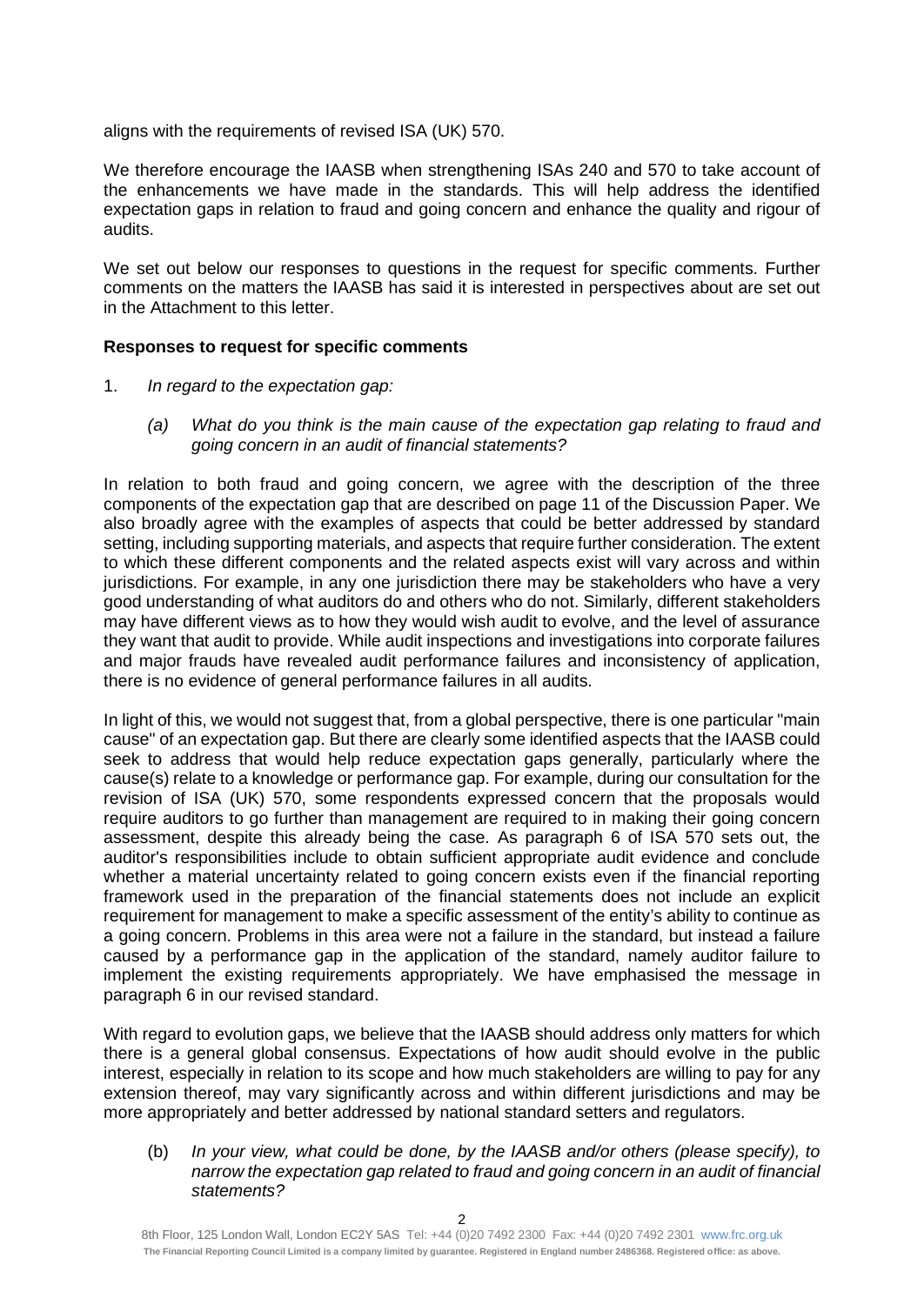## *Fraud*

ISA 240 contains a significant number of requirements, with related application material, designed to assist the auditor in identifying and assessing the risks of material misstatement due to fraud and in designing procedures to detect such misstatement. However, there is ongoing concern that auditors are not doing enough to detect material fraud and that this may, at least in part, be due to a lack of clarity as to their obligation to plan and perform the audit to obtain reasonable assurance about whether the financial statements as a whole are free from material misstatement due to fraud. Sir Donald Brydon's report identified that he "found the question of fraud and auditors' related responsibilities the most complex and most misunderstood in relation to auditors' duties". He commented that "[ISA 240] appears to be a balancing act between managing, or possibly lowering, expectations whilst seeking to avoid going so far as to affect significantly users' perceptions as to the value of audit. The messaging in this standard is therefore somewhat ambiguous, in my view, contributing to a lack of clarity as to what exactly is expected of auditors in this area. Indeed, a number of respondents called for auditors' responsibilities to be clarified, whether or not they believed there is or may be a case for increasing them."

Sir Donald's concern is shared by other stakeholders who believe that the introductory text in the standard places too much emphasis on the inherent limitations of an audit and that this may lead to auditors not planning and performing appropriate procedures to detect material misstatements due to fraud.

The overall objectives of the auditor, as set out in ISA 200, include "to obtain reasonable assurance about whether the financial statements as a whole are free from material misstatement, whether due to fraud or error". This responsibility is reiterated in paragraph 5 of ISA 240. Both ISA 200 (paragraph A49) and ISA 240 (paragraph 6) identify that fraud may involve sophisticated and carefully organised schemes to conceal it. ISA 200 goes on to say "Therefore, audit procedures used to gather audit evidence may be ineffective for detecting an intentional misstatement that involves, for example, collusion to falsify documentation which may cause the auditor to believe that audit evidence is valid when it is not. The auditor is neither trained as nor expected to be an expert in the authentication of documents". There is no suggestion that the auditor should, for example, assess whether there are fraud risk factors and design appropriate audit procedures to respond to those. The impression, unfortunately, is given that auditors should not concern themselves very much about trying to find material misstatement due to sophisticated fraud, which is unacceptable to stakeholders.

ISA 240 does not repeat the statement that "audit procedures used to gather audit evidence may be ineffective for detecting an intentional misstatement" but rather identifies that the risk of not detecting a material misstatement resulting from fraud is higher than the risk of not detecting one resulting from error.

We agree that the circumstances of some frauds may make them difficult to detect. Nonetheless, it remains the case that the objective of the auditor is to obtain "reasonable assurance" about whether the financial statements as a whole are free from material misstatement, "whether due to fraud or error". Reasonable assurance is defined as a high but not absolute level of assurance and accordingly it follows that the auditor should seek to obtain a high level of assurance that the financial statements are free from material misstatement due to fraud. Unfortunately the text in paragraph A49 of ISA 200 and paragraph 6 of ISA 240 can give the impression that is not the case.

We have sought to address this in our proposed revision of ISA (UK) 240 by adding the following statement in the Introduction after paragraph 7:

"While, as described above, the risk of not detecting a material misstatement resulting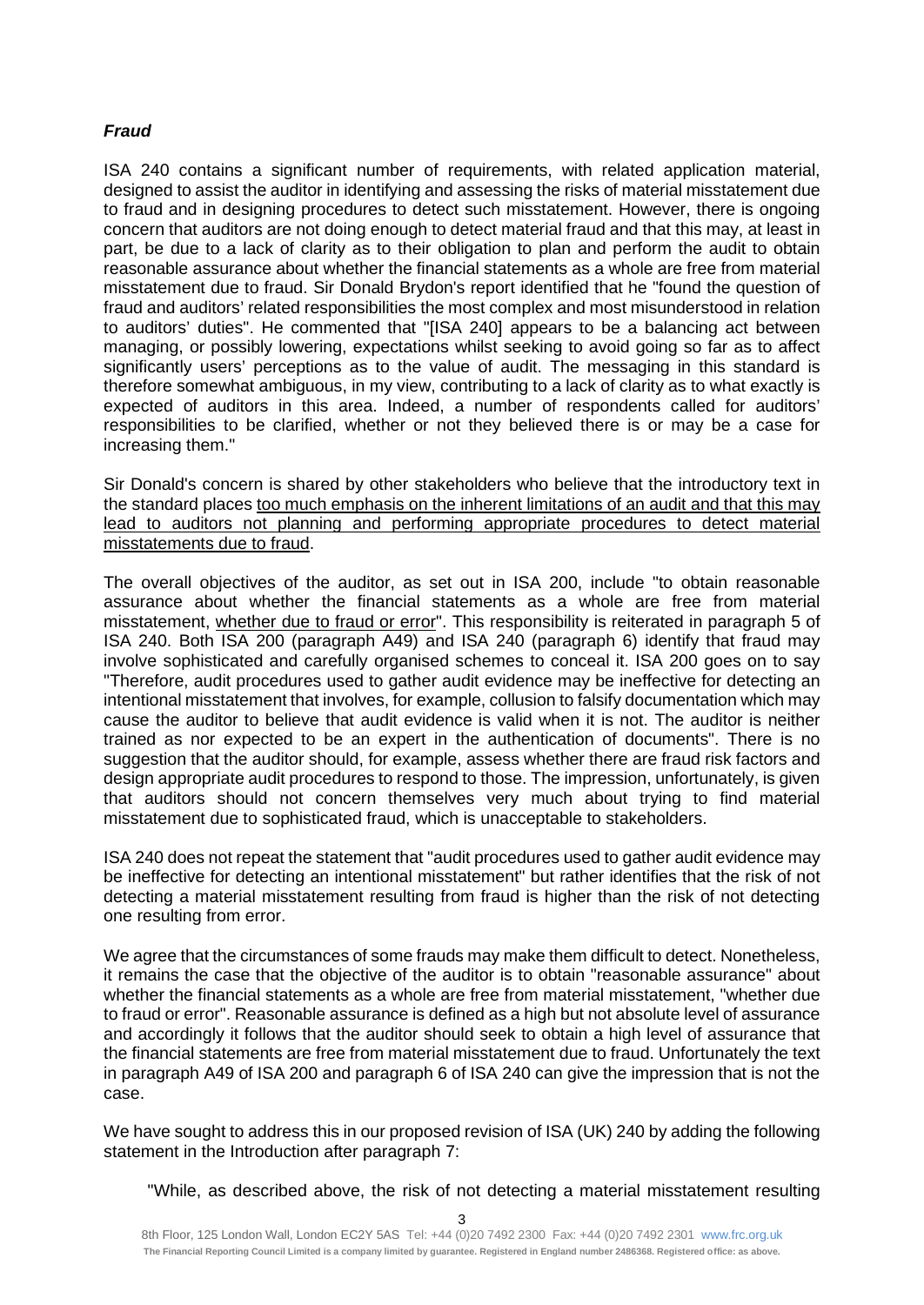from fraud may be higher than the risk of detecting one resulting from error, that does not diminish the auditor's responsibility to plan and perform the audit to obtain reasonable assurance about whether the financial statements are free of material misstatement due to fraud. Reasonable assurance is a high, but not absolute, level of assurance."

We have also supplemented the ISA 240 objectives of the auditor to clarify they include "To obtain reasonable assurance about whether the financial statements as a whole are free from material misstatement due to fraud" which is consistent with the overall objectives set out in ISA 200.

In addition, we have supplemented the text in paragraph 3 of the Introduction to clarify that the evaluation of whether suspected or identified fraud is material takes into account the qualitative as well as quantitative characteristics of the fraud. For example, if a fraud was undertaken by a member of senior management it would likely be regarded by stakeholders as material regardless of the amount.

Proposing supplementary text, and not completely rewriting parts of the standard, reflects our continuing support for the underlying international standard. However, we recommend that the IAASB undertakes a more fundamental review of the standard.

The above revisions should help reduce both a knowledge gap and performance gap. But there is still more that could be done by the IAASB as we have. For example, increased transparency in the auditor's report about the auditor's responsibilities in relation to fraud and what the auditor has done in the circumstances of a particular audit may help further reduce the knowledge gap. Clarifying and enhancing the requirements and application material in the standard could help reduce performance gaps. We comment further on these possibilities in our responses to the other questions below.

#### *Going concern*

Since the beginning of the IAASB's auditor reporting project, the FRC has strongly encouraged the IAASB to make significant revisions to ISA 570. We supported proposals for auditors to make positive statements on going concern and were disappointed when the IAASB did not pursue those proposals. More recently, we requested that the IAASB seek to revise ISA 570 further when responding to the IAASB's Proposed Strategy and Work Plan. We are pleased that IAASB is now undertaking initiatives in relation to going concern but, given the timing, the FRC believed that it was in the public interest to move forward and revise the UK standard as a matter of importance. Accordingly we have introduced extensive enhancements and new requirements supplementing the standard as issued by the IAASB.

We feel the more robust process set out in the revised UK standard will help address performance gaps, such as that described in our response to Q.1(a), as it is clearer what the standard requires from an auditor when considering going concern. Upon the issuing of the revised ISA (UK) 570 in September 2019, the FRC stated that UK auditors would now follow significantly stronger requirements than those required by current international standards and we hoped that the UK experience would lead to further strengthening of requirements at the international level. Our position remains the same and we encourage the IAASB to consider the enhanced UK auditor requirements further explained in response to Q3, and introduce them in the international standard for global benefit.

In the UK, under the applicable accounting frameworks, directors are required to make an assessment of going concern. However, these frameworks provide little guidance on how this assessment should be made or the level of detailed analysis that may be required to make the assessment. We have heard stakeholder concerns that accounting standards need to give more guidance to the preparers of financial reporting. In 2014, the FRC was in favour of IASB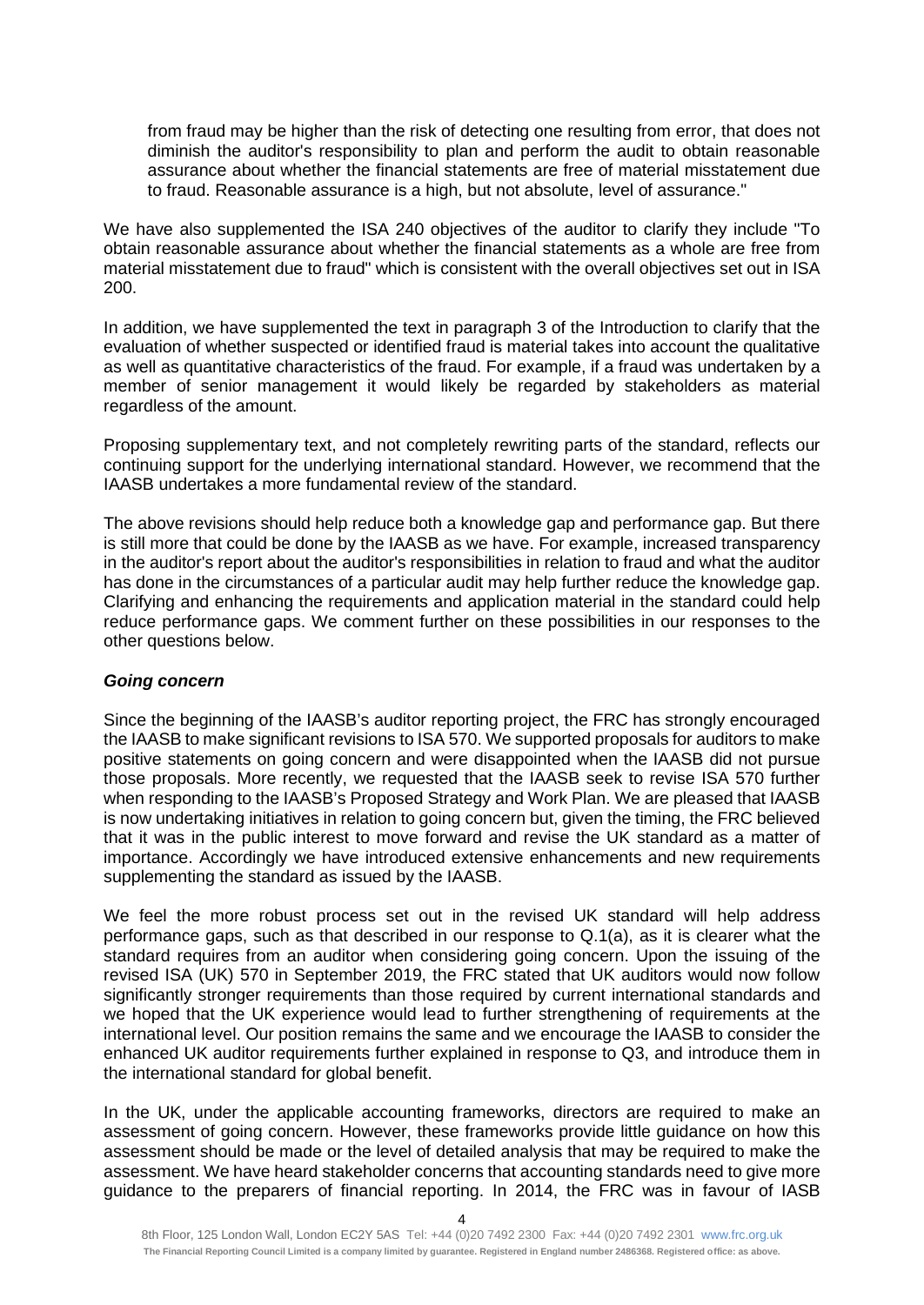proposals to amend IAS 1 to provide guidance concerning disclosures around material uncertainties about going concern, and convergence of accounting and auditing standards to provide a common understanding of material uncertainties relating to events or conditions that may cast significant doubt on an entity's ability to continue as a going concern. The FRC was disappointed that these proposals were abandoned but are encouraged, given recent stakeholder concerns and the extension of accounting and disclosure requirements in Australia and New Zealand, that the IASB may revisit this. We strongly encourage the IAASB to seek to liaise with the IASB to achieve consistency in the international auditing and accounting standards.

- 2. *In your view:* 
	- *(a) Should the auditor have enhanced or more requirements with regard to fraud in an audit of financial statements? If yes, in what areas?*

Yes. We have made a number of enhancements in our proposed revision of ISA (UK) 240, which are summarised in the FRC's Consultation Paper and that we encourage the IAASB to take account of. These include enhancements in relation to:

*Professional scepticism* – reflecting changes made in the recent revisions of ISA 540 and ISA 315 to enhance the application of professional scepticism, including emphasising that risk assessment and further audit procedures are designed and performed in a manner that is not biased towards obtaining audit evidence that may be corroborative or towards excluding audit evidence that may be contradictory. We have also clarified that the auditor shall remain alert for conditions that indicate a record or document may not be authentic; and require the auditor to investigate responses to inquiries of management, those charged with governance or others in the entity that appear implausible.

*Discussion among the engagement team* – specifying more matters to be covered in the discussion and adding more examples in the application material. Requiring that the engagement partner shall determine whether further discussion(s) among the engagement team be held at later stages in the audit to consider fraud risk factors that have been identified and the implications for the audit.

*Risk assessment procedures and related activities* - requiring that the auditor shall determine whether the engagement team requires specialized skills or knowledge to perform particular procedures. Application material has been added giving examples of matters that may affect the auditor's determination of whether the engagement team requires specialized skills or knowledge, including a possible need for forensic skills as part of the risk assessment process, and to follow up on identified or suspected fraud. We have added a specific requirement that, if the auditor identifies a misstatement due to fraud or suspected fraud, the auditor shall determine whether a forensic expert is needed to investigate further.

*Responses to the assessed risks* - emphasising that, in obtaining and evaluating audit evidence regarding possible management bias in making accounting estimates, the auditor shall also comply with the relevant requirements in ISA (UK) 540. Adding a stand-back requirement to evaluate, taking into account all relevant audit evidence obtained, whether corroborative or contradictory, whether the assessments of the risks of material misstatement at the assertion level due to fraud remain appropriate; and sufficient appropriate audit evidence has been obtained regarding the assessed risks of material misstatement due to fraud; and conclude whether the financial statements are materially misstated as a result of fraud.

*The auditor's report* - emphasising that, as required by ISA (UK) 700, the auditor's report shall explain to what extent the audit was considered capable of detecting irregularities, including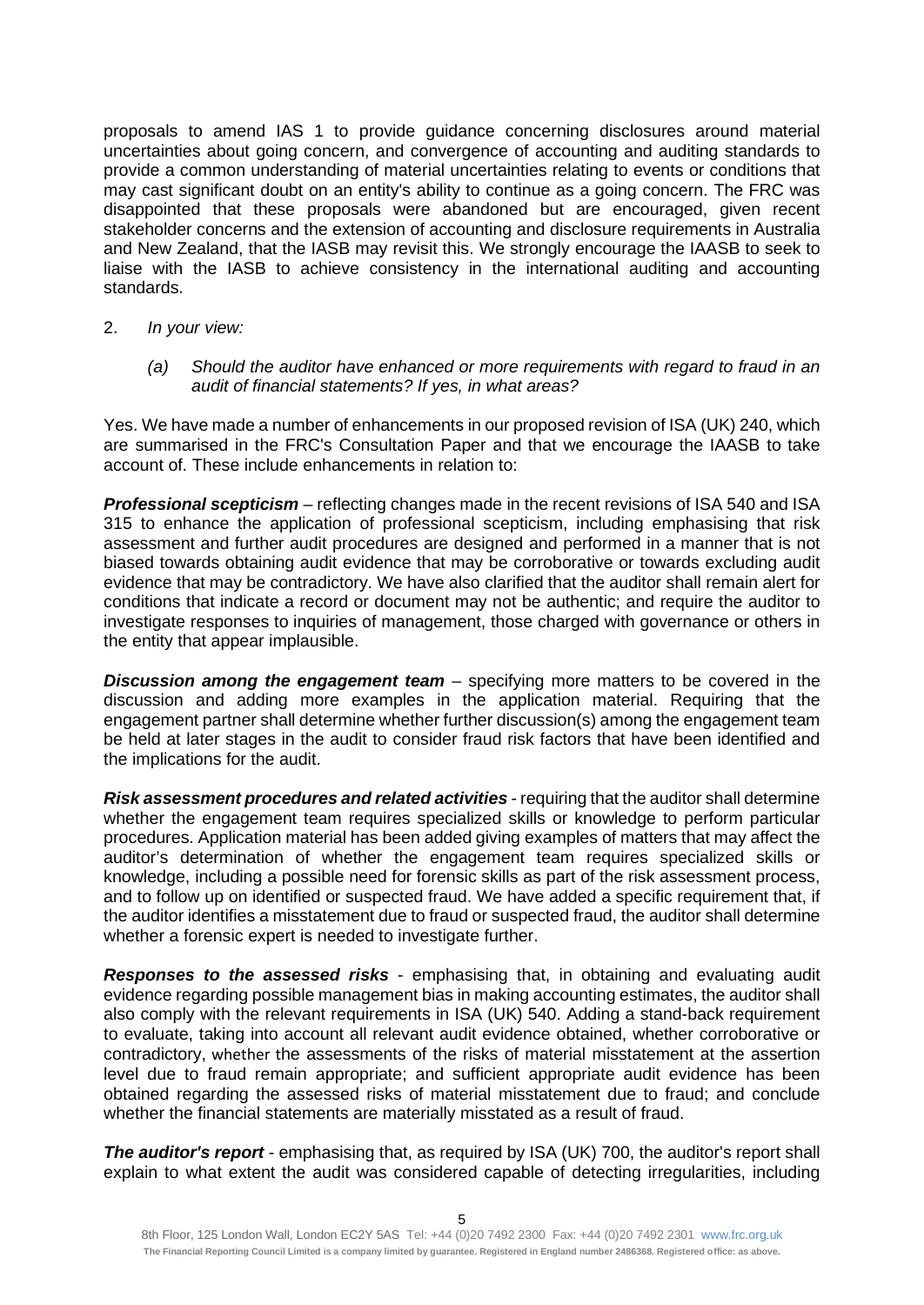fraud<sup>4</sup>. To clarify that this is not intended to be 'boilerplate', it is required that this explanation shall be specific to the circumstances of the audited entity and take account of how the auditor planned and performed procedures to address the identification and assessment of the risks of material misstatement. This ISA (UK) 700 requirement was originally introduced to reflect EU law in relation to the audit of public interest entities (PIEs). We have widened the scope of the requirement to apply for all audits. Currently there is no equivalent requirement in the IAASB's ISA 700.

*Communications to management and those charged with governance* - requiring that in communicating matters related to fraud, the auditor shall consider the matters, if any, to communicate regarding management's process for identifying and responding to the risks of fraud in the entity and the auditor's assessment of the risks of material misstatement due to fraud.

While not included in the proposed revisions in the exposure draft, in the consultation we ask whether the auditor should be required to have a specific discussion with those charged with governance about the risks of material fraud in the audited entity, including those with business sector specific relevance. The purpose of this discussion would be to enhance risk assessment procedures related to material misstatement of the financial statements due to fraud

**Documentation** - emphasising that, as required by ISA (UK) 230, if the auditor identified information that is inconsistent with the auditor's final conclusion regarding a significant matter, the auditor shall document how the auditor addressed the inconsistency.

*Non-compliance with laws and regulations* - . A matter that is often closely related to fraud is non-compliance with laws and regulations, particularly where that non-compliance is intentional as it is often also fraudulent in nature. We have therefore asked respondents for their views on whether more could be done to clarify the links between ISA 240 and ISA 250.

# *Possible further UK revisions*

Sir Donald's recommendations also included that directors should report on the actions they have taken to fulfil their obligations to prevent and detect material fraud against the background of their fraud risk assessment; and that the auditor's report state explicitly the work performed to conclude whether the directors' statement regarding the actions they have taken to prevent and detect material fraud is appropriate. Furthermore, the auditor should state what steps they have taken to assess the effectiveness of the relevant controls and to detect any such fraud.

The UK Government's Department for Business, Energy and Industrial Strategy (BEIS) is likely to consult on statutory requirements for directors to report on the actions they have taken to fulfil their obligations and for auditors to report in relation to such a director's statement. We will address these recommendations in due course, taking account of the outcome of the BEIS consultation. With regard to Sir Donald's recommendation that auditors should state what steps they have taken to assess the effectiveness of the relevant controls and to detect any such fraud, we intend to address that separately from this proposed revision of ISA (UK) 240 as it relates to auditor reporting and we will consider it holistically with other recommendations in relation to the content of the auditor's report.

The IAASB cannot introduce in ISAs requirements for management and those charged with governance. However, it should consider whether the transparency of auditor reporting in

4 ISA (UK) 700 (Revised November 2019), *Forming an Opinion and Reporting on Financial Statements*, paragraph 29-1. [https://www.frc.org.uk/getattachment/0b1f9783-42a8-44f5-ae4b-d4fcd4b538db/ISA-\(UK\)-](https://www.frc.org.uk/getattachment/0b1f9783-42a8-44f5-ae4b-d4fcd4b538db/ISA-(UK)-700_Revised-November-2019_Updated-January-2020_final-With-Covers.pdf) [700\\_Revised-November-2019\\_Updated-January-2020\\_final-With-Covers.pdf](https://www.frc.org.uk/getattachment/0b1f9783-42a8-44f5-ae4b-d4fcd4b538db/ISA-(UK)-700_Revised-November-2019_Updated-January-2020_final-With-Covers.pdf)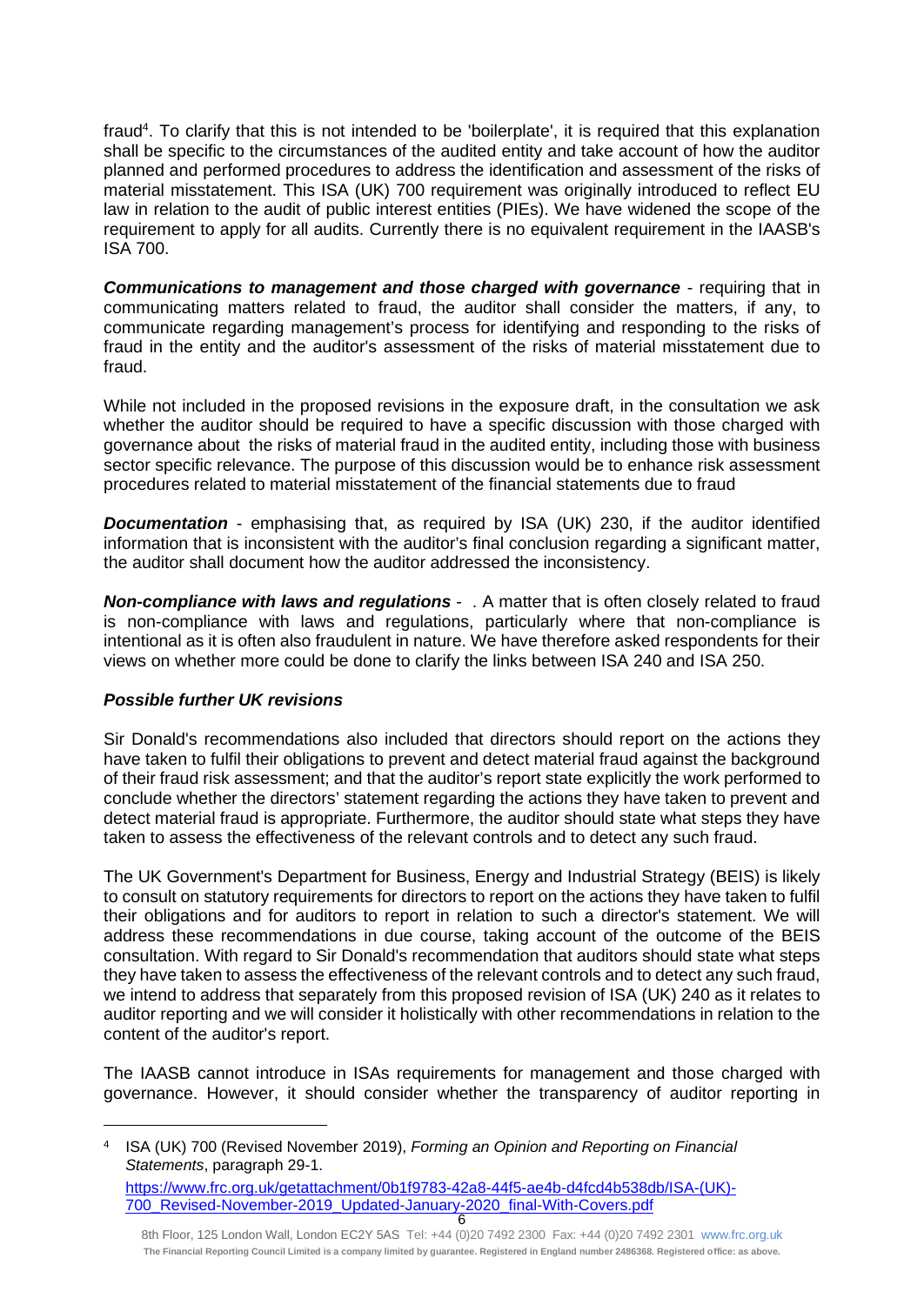relation to fraud could be improved as is being proposed in the UK.

## *Possible further considerations for the IAASB*

In addition to the matters we are addressing in our proposed revision, we strongly support the IAASB considering the impact of technology, both in relation to how frauds are committed and methods available to auditors to detect them.

We recommend that the IAASB consider whether it remains appropriate to specify a rebuttable presumption of risks of fraud solely in relation to revenue recognition. While we agree that revenue recognition can be susceptible to fraudulent misstatement there are other areas that are also susceptible to fraudulent misstatement, such as inventory and property valuations. Further, the evolving financial reporting frameworks since ISA 240 was issued, including the need for significant judgments and, in some industries, complex processes for making estimates, have increased fraud risk factors. The focus on revenue recognition may result in insufficient attention being given to the many other ways fraud may be perpetrated.

We recommend that more emphasis be given to identifying and assessing fraud risk factors specific to the entity and its circumstances.

- *(b) Is there a need for enhanced procedures only for certain entities or in specific circumstances? If yes:* 
	- *(i) For what types of entities or in what circumstances?*
	- *(ii) What enhancements are needed?*
	- *(iii) Should these changes be made within the ISAs or outside the scope of an audit (e.g., a different engagement)? Please explain your answer.*

It is important that ISAs should be proportionate and scalable. It would be appropriate to have enhanced procedures in the circumstances where fraud has been identified or is suspected – for example to determine whether a forensic expert is needed to help investigate further. However, fraud is a concern relevant to all entities and it would not be appropriate to introduce enhanced procedures only for certain entities. There are already many ways fraud can be perpetrated and new ways will continually be thought of. Over-specificity in the standard as to entities and circumstances risks auditors missing unspecified issues. As commented above, we recommend that more emphasis be given to identifying and assessing fraud risk factors specific to the entity and its circumstances.

- *(c) Would requiring a "suspicious mindset" contribute to enhanced fraud identification when planning and performing the audit? Why or why not?* 
	- *(i) Should the IAASB enhance the auditor's considerations around fraud to include a "suspicious mindset"? If yes, for all audits or only in some circumstances?*

It would not be appropriate to require a "suspicious mindset" in all circumstances when planning and performing the audit. Sir Donald's suggested principles for audit include "Auditors are appropriately qualified and exercise professional judgment and appropriate scepticism or suspicion throughout their work". But he does not suggest applying a suspicious mindset in all circumstances. Rather, his comments include "The psychology of suspicion that accompanies forensic accounting should be more widely taught, equipping auditors with the ability to choose between scepticism and suspicion in different circumstances", "a high-quality audit is one which .... involves the application of scepticism throughout and suspicion where appropriate" and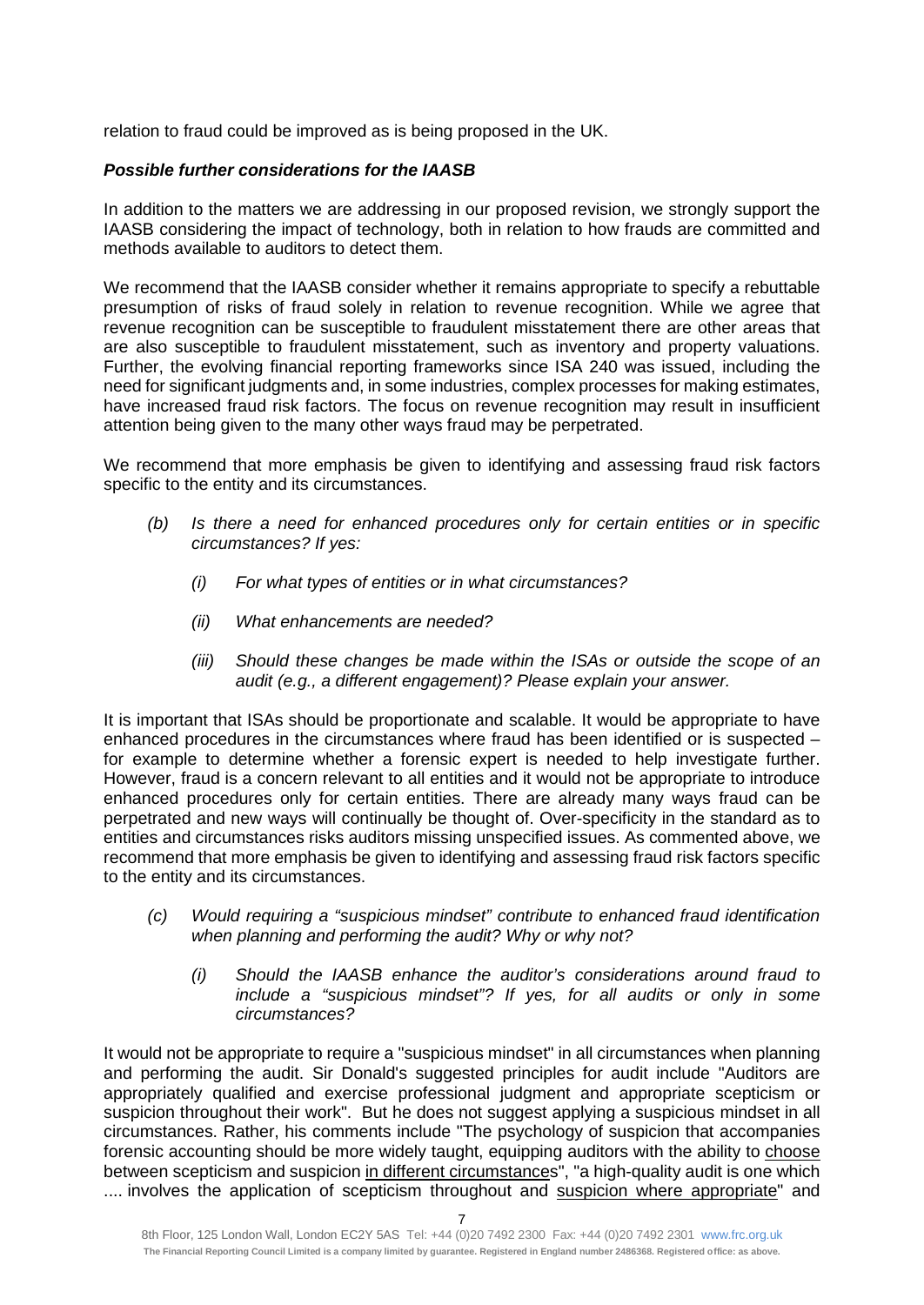"auditors need to learn to be able to apply the same mindset as do forensic accountants in relevant circumstances [rather than a neutral mindset]".

We agree that auditors could in general be better able to spot red flags that may be indicative of fraud and give rise to suspicion. Partly that is down to training, which to some extent could be addressed in a firm's quality management procedures.. However, the IAASB could also enhance the requirements for the identification and assessment of risk of material misstatement due to fraud and the procedures to respond to those risks, particularly where a suspicion of fraud arises.

The team discussion should in effect include elements of a suspicious mindset (e.g. considering how could management perpetrate fraud if they were inclined to) and possibly it could be referred to in that context. But there should not be a requirement that "the auditor applies a suspicious mindset when planning and performing the audit", rather be clear the auditor responds appropriately when circumstances give rise to a suspicion of fraud (which is already part of the objectives). However, the standard should be clearer about how the auditor responds if they identify or suspect fraud. In our exposure draft we are proposing a specific requirement to determine whether a forensic expert is needed to investigate further. Our current standard also has further communication requirements, including inviting the entity to investigate further, and informing relevant authorities if the entity does not investigate further. This is an aspect of the auditor's responsibilities that should be considered further in a more fundamental review and revision of the standard.

*(d) Do you believe more transparency is needed about the auditor's work in relation to fraud in an audit of financial statements? If yes, what additional information is needed and how should this information be communicated (e.g. in communications with those charged with governance, in the auditor's report, etc.)?* 

More transparency, particularly in the auditor's report, could help reduce the knowledge gap, as stakeholders would be better informed about the auditor's work in relation to fraud in an audit of financial statements. It could also help reduce the performance gap, as having to make public what work has or has not been performed can help focus an auditor's attention on planning and performing the most appropriate procedures.

ISA (UK) 701 includes a supplementary requirement, based on European law, that the auditor's report for a PIE shall provide, in support of the audit opinion:

- (a) A description of the most significant assessed risks of material misstatement, (whether or not due to fraud);
- (b) A summary of the auditor's response to those risks; and
- (c) Where relevant, key observations arising with respect to those risks.

In respect of all audited entities, the auditor is also required, by a supplementary requirement in ISA (UK) 700, to explain to what extent the statutory audit was considered capable of detecting irregularities, including fraud. As noted above, one of the enhancements we are proposing to ISA (UK) 240 is to re-emphasise this requirement and clarify that the explanation should not be a 'boiler plate'.

- 3. *In your view:* 
	- *(a) Should the auditor have enhanced or more requirements with regard to going concern in an audit of financial statements? If yes, in what areas?*

Yes. As explained above, we introduced extensive enhancements and new requirements in our revision of ISA (UK) 570 in 2019 that we strongly recommend the IAASB adopt when revising ISA 570. Full details can be seen in our standard (we distinguish UK text from the IAASB text by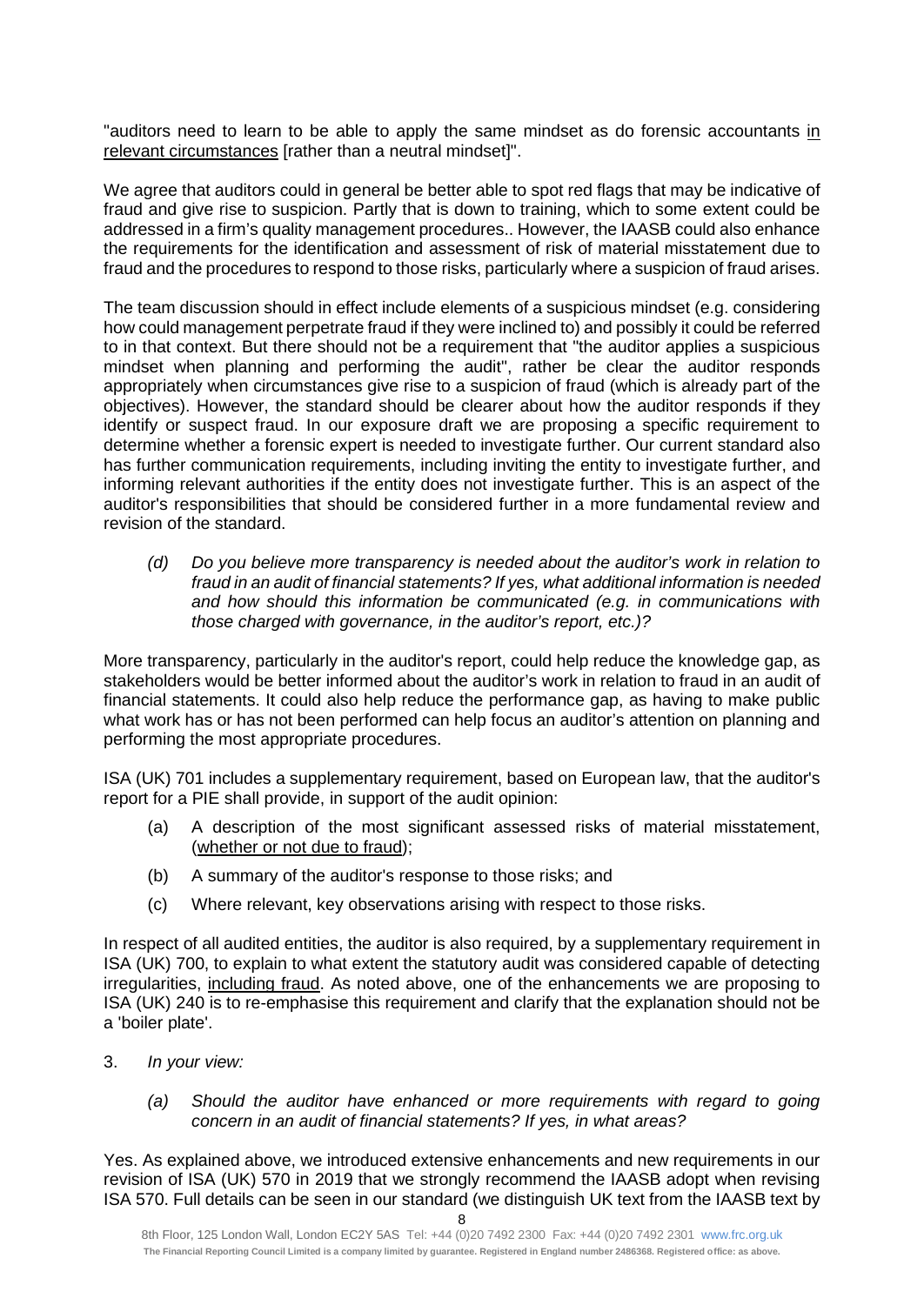the use of grey highlighting). Our enhancements include, but are not limited to:

**Strengthening the objectives of the auditor** – the auditor must obtain sufficient appropriate audit evidence regarding, and conclude on, whether a material uncertainty related to going concern exists; and management's use of the going concern assumption is appropriate. This is important as the going concern assumption is a fundamental principle in the preparation of financial statements. The IAASB's ISA 570 only requires sufficient appropriate audit evidence to be obtained on the appropriateness of management's use of the going concern basis of accounting, but not in respect to other important aspects of going concern, including whether a material uncertainty exists related to going concern.

**Enhancing the risk assessment procedures and related activities** (see paras 10-1 to 10-5) **-** clearer links between the auditor's work effort in respect of going concern and the auditor's understanding of the entity and its environment, the applicable financial reporting framework and the entity's system of internal control in accordance with ISA 315. This should drive the auditor to obtain information that is relevant to the identification of events or conditions that may cast significant doubt on the entity's ability to continue as a going concern and whether a material uncertainty related to going concern exists. The auditor is required to request management to make an assessment of the entity's ability to continue as a going concern where management has not yet done so. The auditor is also required to inquire of management as to its knowledge of events or conditions beyond the period of management's assessment that may cast significant doubt on the entity's ability to continue as a going concern and, if such events or conditions are identified, the auditor requests management to evaluate the potential significance of the event or condition on its assessment.

**Obtaining sufficient appropriate audit evidence** (see paras 11-1 to 15-1) **-** the auditor's evaluation of management's assessment should draw on a wider range of available information to support their work through enhanced risk assessment procedures, with a more robust evaluation of management's assessment, including a more rigorous challenge of the method, information and assumptions used by management in making their going concern assessment. In particular, applying the understanding obtained by the auditor through performing the enhanced risk assessment procedures and related activities.

**Professional scepticism and management bias -** additional requirements and application material designed to enhance the auditor's application of professional scepticism and consideration of the potential for management bias, including more robust risk assessment requirements for identifying events and conditions and related material uncertainty (paras 10-2 and 12-2); requirement to evaluate whether events or conditions may give rise to risk of management bias (para 10-5); requirement to evaluate whether judgments and decisions made by management, even if they are individually reasonable, are indicators of possible management bias (para 18-1); requirement to "stand back" and consider all audit evidence obtained (para 18- 1).

**Enhancing auditor reporting** (see para 21-1) **-** requirement for the auditor's report on PIEs and other specified entities of public interest to include an explanation of how the auditor evaluated management's assessment of the entity's ability to continue as a going concern and where relevant, key observations arising with respect to that evaluation; for all entities, a conclusion that management's use of the going concern basis of accounting is appropriate (where that is the case); and, where no material uncertainty has been identified, a statement that the auditor has not identified a material uncertainty related to going concern. Where the going concern basis of accounting is appropriate but a material uncertainty exists, the auditor continues to be required to include a separate section in the auditor's report under the heading "Material Uncertainty Related to Going Concern".

**Communicating with regulators** (see para 25-1) **–** requirement for the auditor to determine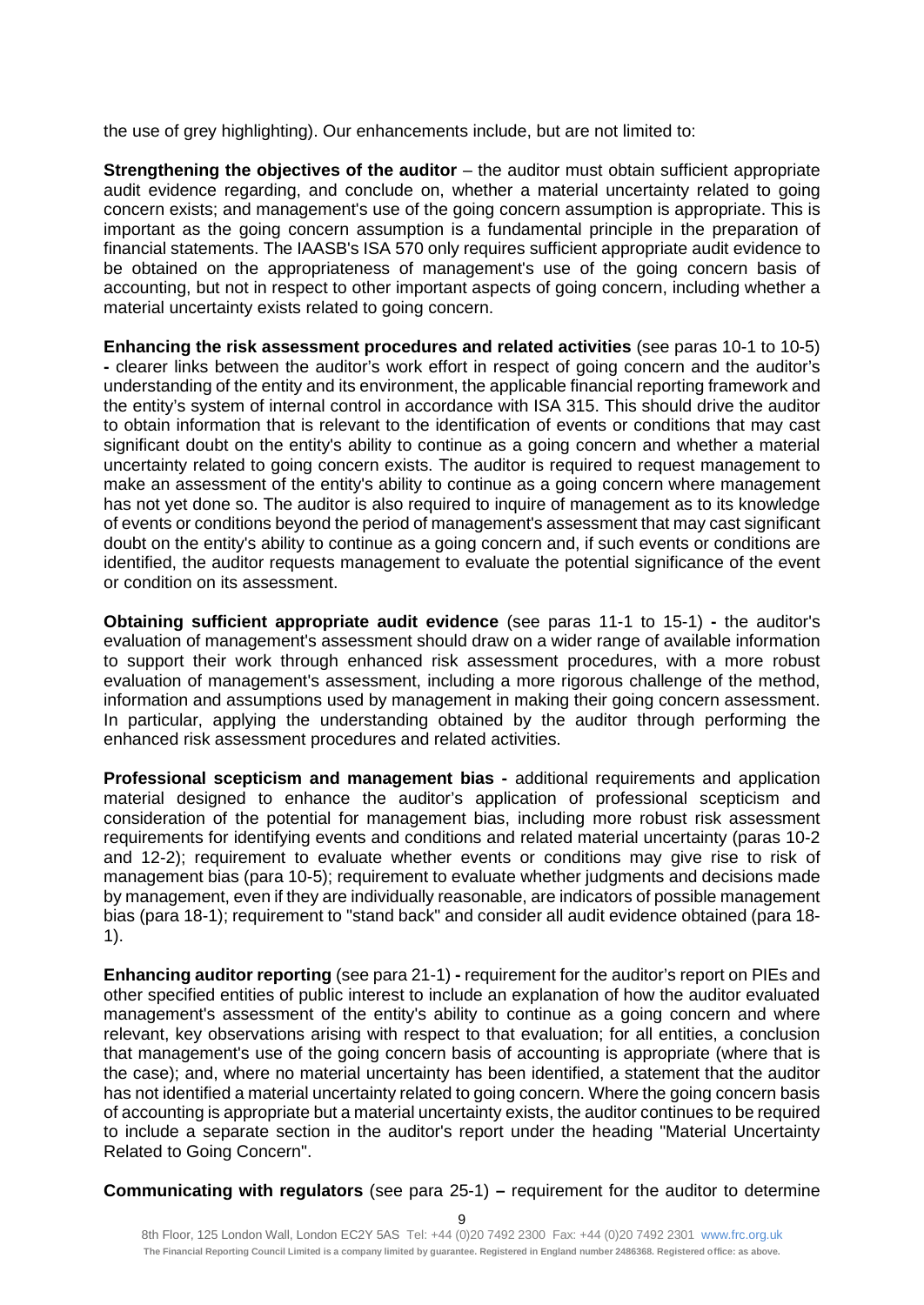whether law, regulation or relevant ethical requirements require the auditor to report to an appropriate authority outside the entity when the auditor has determined it necessary to include either a "Material Uncertainty Related to Going Concern" paragraph in the auditor's report or to issue a qualified, adverse or disclaimer of opinion in respect of going concern.

Our revisions are intended to provide a framework for the auditor to ensure that they have obtained a more robust understanding of the process management apply when assessing going concern, ensuring that the auditor is considering all aspects of the entity and its environment, the applicable financial reporting framework and the system of internal control in order to identify events and conditions. A threat to the ability to continue as a going concern should not be assessed as low based only on clearly visible factors as there may be events and conditions that are only identified through the auditor's risk assessment process.

Following our consultation, we decided against implementing a requirement for the auditor to look at a longer period than that considered by the directors, as it would be using auditing standards to indirectly change legal or current financial reporting framework requirements. However, we do require (para 14-1) that If management's assessment of the entity's ability to continue as a going concern covers less than twelve months from the date of approval of the financial statements as defined in ISA (UK) 560 the auditor shall request management to extend its assessment period to at least twelve months from that date. There are further requirements (para 15-1) if management is unwilling to make or extend its assessment when requested to do so'

The FRC strongly encourages auditors to challenge management where they have limited the period considered to the minimum requirement of one year where there are circumstances that indicate that a longer period would be more appropriate. In many cases, management focuses on a going concern assessment period of one year, without considering how appropriate this is. Ideally, the IASB would revisit this area to make it clearer what factors management should take into account when determining the period of assessment, but irrespective of the accounting framework, it is our belief that the auditor should also be looking at this period and assessing whether it is appropriate given the individual facts and circumstances of the entity. We require (para 13-1(a) that the auditor consider whether management's assessment includes all relevant information, including all available information about the future, of which the auditor is aware as a result of the audit. We have application material supporting this requirement, including in relation to 'relevant information'.

- *(b) Is there a need for enhanced procedures only for certain entities or in specific circumstances? If yes:* 
	- *(i) For what types of entities or in what circumstances?*
	- *(ii) What enhancements are needed?*
	- *(iii) Should these changes be made within the ISAs or outside the scope of an audit (e.g., a different engagement)? Please explain your answer.*

It is important that ISAs should be proportionate and scalable. In the revisions we have made, which we believe would also appropriately strengthen the underlying international standard if adopted by the IAASB, we have designed the risk assessment procedures, the procedures related to evaluating management's assessment and the procedures related to evaluating audit evidence to be scalable. As such these procedures are applicable to all entities, irrespective of size.

As described above, the requirement to provide an explanation in the auditor's report of how the auditor evaluated management's assessment of going concern applies only to PIEs and other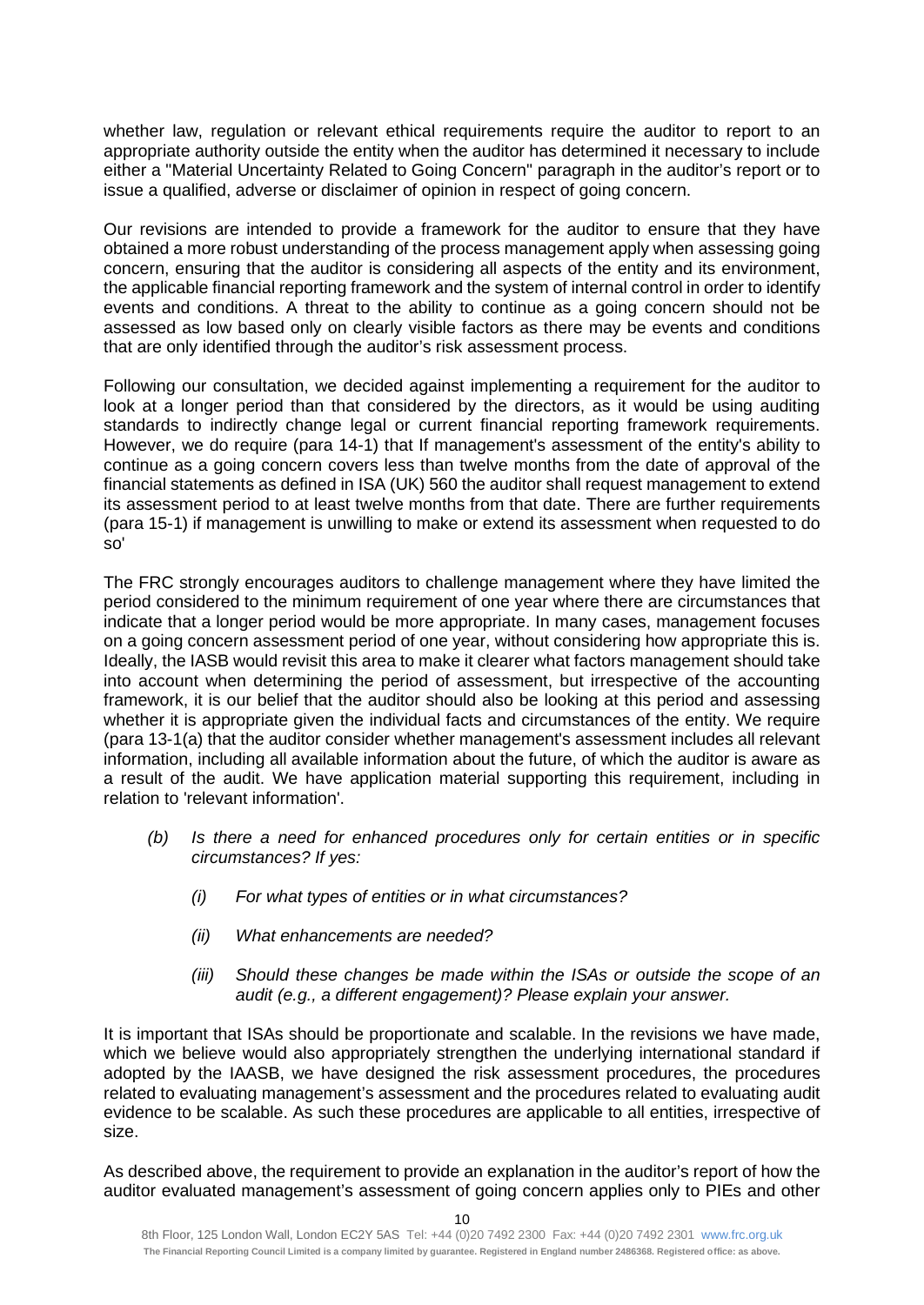specified entities of public interest. This reflected stakeholder feedback on our consultation.

- *(c) Do you believe more transparency is needed:* 
	- *(i) About the auditor's work in relation to going concern in an audit of financial statements? If yes, what additional information is needed and how should this information be communicated (e.g., in communications with those charged with governance, in the auditor's report, etc.)?*
	- *(ii) About going concern, outside of the auditor's work relating to going concern? If yes, what further information should be provided, where should this information be provided, and what action is required to put this into effect?*

As discussed in our response to Q3(a) the revised ISA (UK) 570 places more robust transparency requirements on auditors with regards to, but not restricted to, enhanced auditor reporting and communication with regulators, which could have positive effects on narrowing knowledge and performance gaps.

ISA (UK) 260 also includes enhanced requirements for communication with audit committees of PIEs and other entities applying the UK Corporate Governance Code, including about the board's explanation in the annual report as to how it has assessed the prospects of the entity, over what period it has done so and why it considers that period to be appropriate, and their statements:

- (i) in the financial statements, as to whether the Board considered it appropriate to adopt the going concern basis of accounting in preparing them, including any related disclosures identifying any material uncertainties to the entity's ability to continue to do so over a period of at least twelve months from the date of approval of the financial statements; and
- (ii) in the annual report as to whether it has a reasonable expectation that the entity will be able to continue in operation and meet its liabilities as they fall due over the period of their assessment, drawing attention to any qualifications or assumptions as necessary.
- 4. *Are there any other matters the IAASB should consider as it progresses its work on fraud and going concern in an audit of financial statements?*

We support the other IAASB activities set out in Appendix A of the Discussion Paper. We were disappointed to see a delay to the work in relation to fraud and going concern in the May 2020 revision to the IAASB's work plan as these are matters of high concern to stakeholders. We strongly encourage the IAASB to expedite consideration of the other matters set out in Appendix A that are not included in the scope of the Discussion Paper in commencing the revision of ISAs 240 and 570 to address stakeholder concerns.

If you have any questions on our response or wish to discuss any of our observations in more detail please contact me at [m.babington@frc.org.uk](mailto:m.babington@frc.org.uk) or +44 20 7492 2323.

Yours sincerely,



# **Mark Babington Executive Director, Regulatory Standards**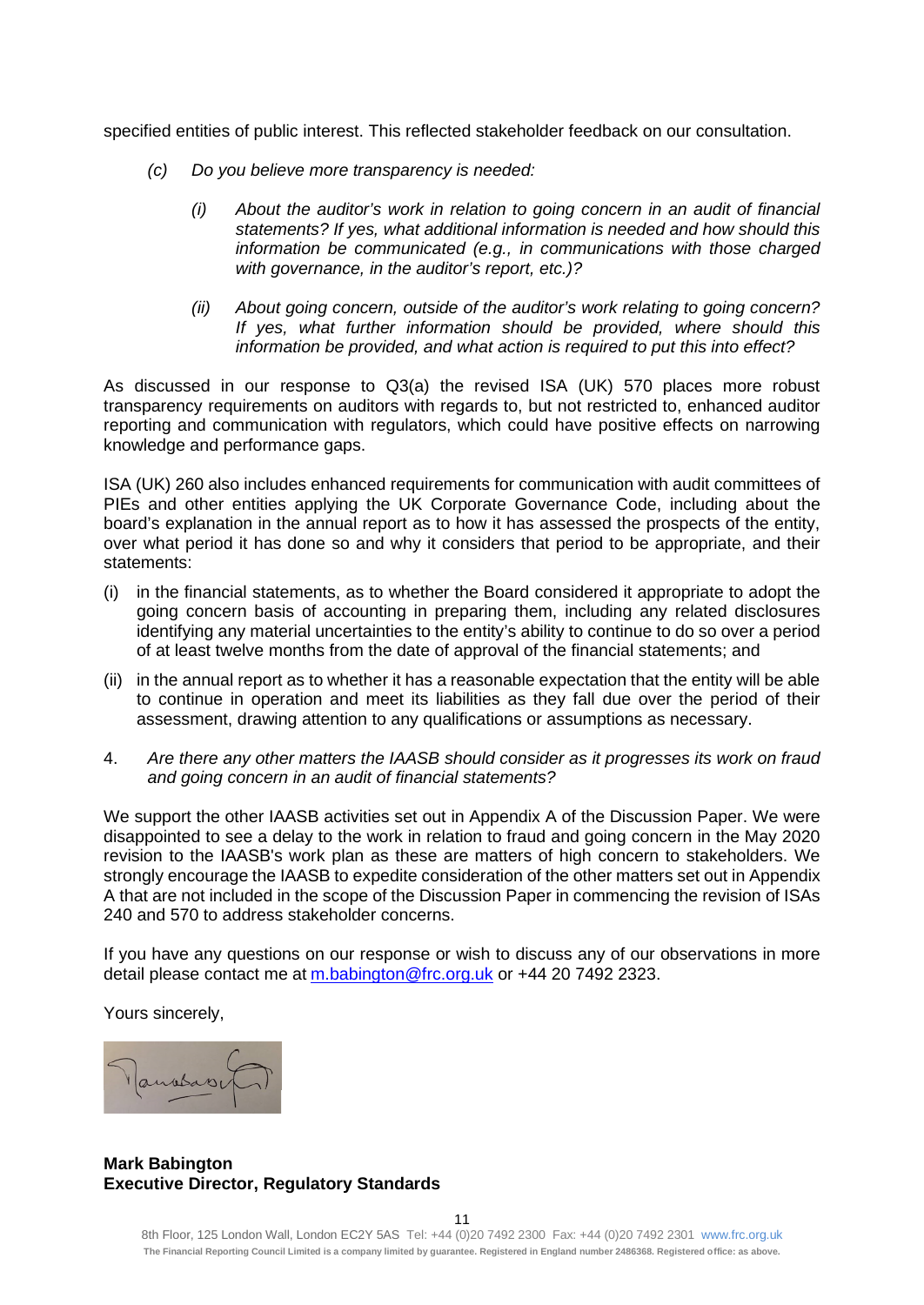#### **Comments on the matters the IAASB indicated it is interested in perspectives about**

*Impact of corporate culture on fraudulent financial reporting and what, if any, additional audit procedures for the auditor should be considered by the IAASB in this regard.* 

A strong corporate culture committed to honesty and ethical behaviour may act as a deterrent to fraudulent financial reporting and, conversely, a weak corporate culture may give rise to increased risks of material misstatement due to fraud. We suggest the audit team discussion include consideration of how those charged with governance and management promote a culture of honesty and integrity; what policies they have to facilitate and encourage reporting of wrongdoing; and how they respond to any such reports.

*Requiring the use of forensic specialists or other relevant specialists in a financial statement audit, and, if considered appropriate, in what circumstances the use of specialists should be required.* 

As identified in in our response to Q2(a), auditors should be required to determine whether the engagement team requires specialized skills or knowledge to perform particular procedures. It is not appropriate to require the use of forensic specialists in all audits. The nature of a forensic investigation into actual or suspected fraud is different to the approach of a general purpose financial statement audit. To require a 'forensic approach' to all elements of a financial statement audit, even when there is no identified risk of material misstatement due to fraud, would likely be prohibitively expensive. However, we are proposing a requirement that if the auditor identifies a misstatement due to fraud or suspected fraud, the auditor shall determine whether a forensic expert is needed to investigate further.

#### *Perceived responsibilities of the auditor regarding non-material fraud in a financial statement audit (i.e., a broader focus on fraud) and what additional procedures, if any, may be appropriate.*

The cost of requiring auditors to plan and perform an audit to detect non-material frauds would likely outweigh the benefits in most cases. However, should the auditor identify actual or suspected non-material fraud in the course of the audit they should be required to investigate further, with aid of a forensic expert if needed, and determine the implications for the audit. This is particularly important where the auditor has reason to believe management is involved.

## *Whether additional audit procedures should be required when a non-material fraud is identified, and if so, what types of procedures.*

As commented above, should the auditor identify actual or suspected non-material fraud in the course of the audit they should be required to investigate further, with aid of a forensic expert if needed, and determine the implications for the audit. The specific procedures will depend on the circumstances and nature of the fraud, but should be directed at identifying how the fraud occurred and the amount.

*Whether enough emphasis is placed on the auditor's responsibilities around fraud related to third parties. We are also interested in feedback about the auditor's role in relation to third party fraud that does not result in a material misstatement of the financial statements but may have a severely negative impact on the entity (e.g., cybercrime attacks).*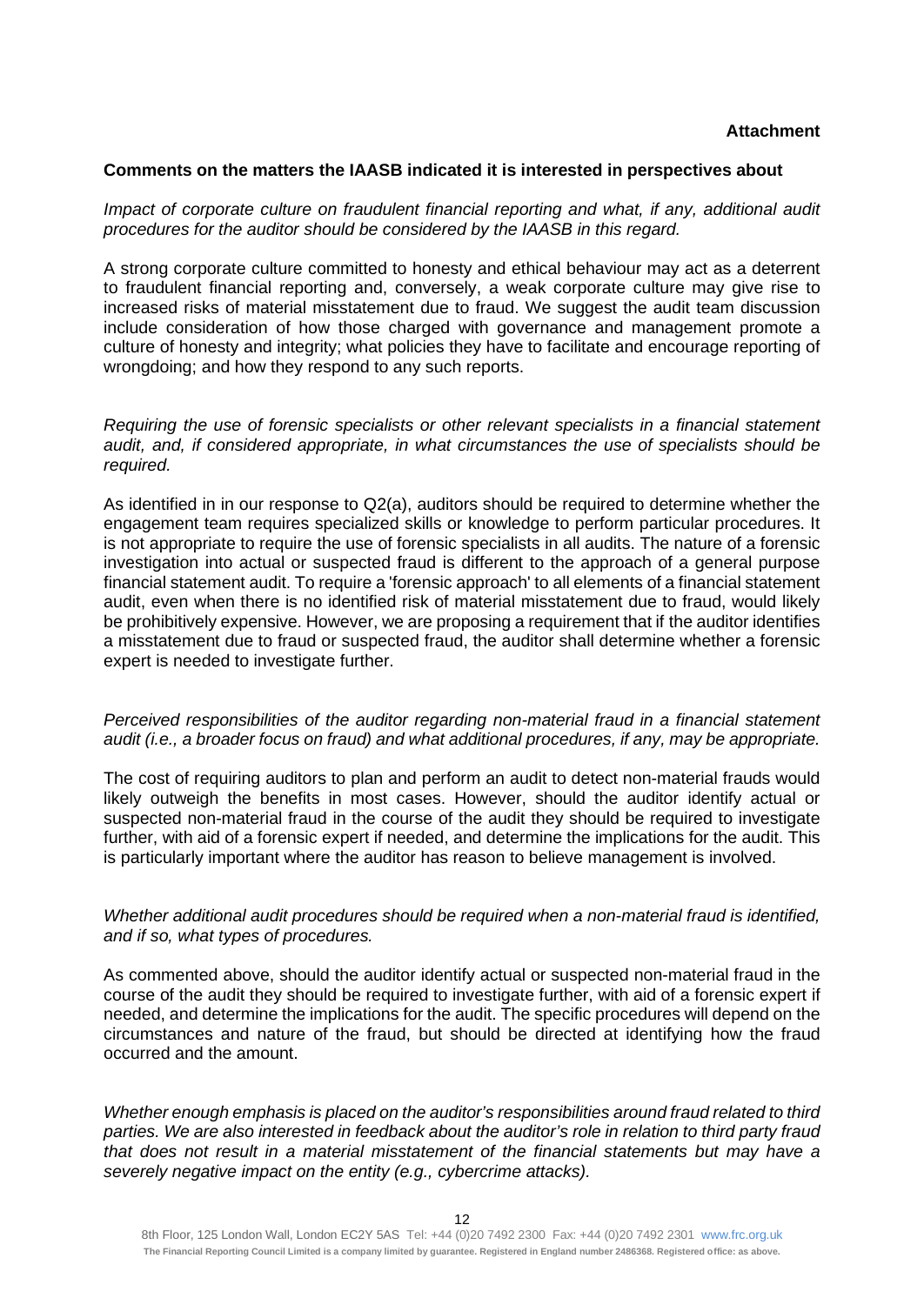While ISA 240 highlights the difficulties in detecting fraud involving collusion, it gives relatively little specific attention to third parties, the only reference in the requirements being in paragraph 36 which, if the auditor has identified a misstatement, requires the auditor to also consider whether circumstances or conditions indicate possible collusion involving employees, management or third parties when reconsidering the reliability of evidence previously obtained. ISA 550 identifies that an understanding of the entity's related party relationships and transactions is relevant to the auditor's evaluation of whether one or more fraud risk factors are present as required by ISA 240 because fraud may be more easily committed through related parties. It would be helpful to include a cross reference to ISA 550 in ISA 240 to emphasise that in obtaining audit evidence regarding the risks of material misstatement due to fraud the auditor complies also with the relevant requirements in ISA 550.

The ISAs are designed to provide requirements and guidance for the audit of financial statements. The auditor's role in relation to third party fraud that does not result in a material misstatement of the financial statements but may have a severely negative impact on the entity (e.g., cybercrime attacks) falls outside the scope of ISAs. It is a matter more appropriately left to national standard setters and regulators to address having regard to the wishes of stakeholders in their jurisdictions.

*Whether additional engagement quality control review procedures specifically focused on the engagement team's responsibilities relating to fraud should be considered for audits of financial statements of listed entities, and those other engagements, if any, for which the firm has determined an engagement quality control review is required.* 

The requirements for the EQCR to perform an objective evaluation of the significant judgments made by the engagement team, and the conclusions reached, should be sufficient to cover issues relating to fraud without needing to introduce requirements for specific EQCR procedures focussed on fraud. Keeping these requirements at a principles level, and avoiding specification of particular causes of risks to consider, helps avoid the possibility of an unbalanced review that does not give sufficient attention to risks that have not been specifically identified in the requirements.

*Whether entities should be required to assess their ability to continue as a going concern for longer than twelve months, and therefore whether auditors should be required to consider this longer time period in their assessment, beyond the current required period. If stakeholders believe a longer timeframe should be required, alignment will need to be retained between the requirements under the applicable financial reporting framework and the auditing standards in order for auditors to be able to adequately perform their procedures.* 

As identified in our response to Q1(b), the FRC believes there should be consistency in international accounting and auditing standards and strongly encourages the IAASB to liaise with the IASB to achieve that.

In the UK, the period used by those charged with governance in making their assessment is usually at least one year from the date of approval of the financial statements. ISA (UK) 570, paragraph 14-1, requires that if management's assessment of the entity's ability to continue as a going concern covers less than twelve months from the date of approval of the financial statements as defined in ISA (UK) 560 [Subsequent Events], the auditor shall request management to extend its assessment period to at least twelve months from that date.

*Whether changes are needed with regard to going concern and other concepts of resilience (within the purview of the IAASB's remit).*